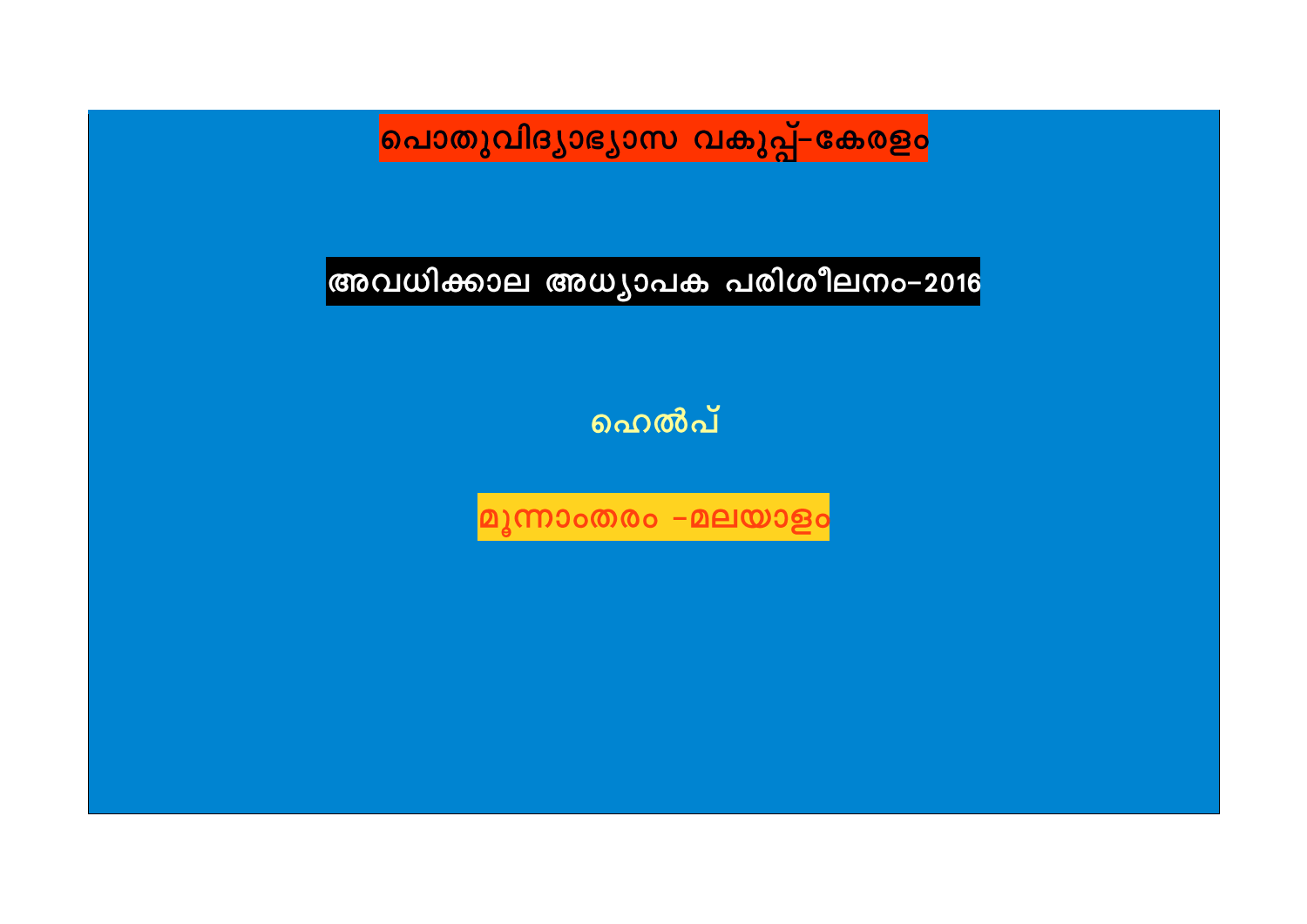## ക്ലാസ് 3 മലയാളം<br>യൂണിറ്റ് അമ്മയോടൊഷം

| ആശയങ്ങൾ/പഠന നേട്ടങ്ങൾ                                                                  | പഠന പ്രക്രിയ/പഠന പ്രവർത്തനങ്ങൾ                                                                                                                                                                                                                                                                                                                                                                                                  | പഠന സാമഗികൾ                                                               | പഠന തെളിവുകൾ                                  |
|----------------------------------------------------------------------------------------|---------------------------------------------------------------------------------------------------------------------------------------------------------------------------------------------------------------------------------------------------------------------------------------------------------------------------------------------------------------------------------------------------------------------------------|---------------------------------------------------------------------------|-----------------------------------------------|
| കവിതകൾ<br>വായിച്ചും<br>കേട്ടും<br>ആസ്വദിച്ച് ഈണം, ഭാവം, താളം<br>എന്നിവയോടെ ചൊല്ലുന്നു. | പാഠപുസ്തകത്തിലെ<br>ചിത്രവായന<br>തളളപ്പക്ഷിയും<br>$\sim 10$<br>കുഞ്ഞുങ്ങളും, തളളളമാനും മാൻകുട്ടിയും<br>സംഭാഷണം എഴുതൽ<br>അമ്മ കുട്ടിയെ തെരഞ്ഞു നടന്ന സ്വന്ത അനുഭവവിവരണം<br>എഴുതൽ<br>കണ്ണന്റെ അമ്മ കവിത വായന - വ്യക്തിഗതം, ഗ്രൂഷ്<br>ഈണം കത്തെൽ - വ്യക്തിഗതം ഗ്രൂഷ്<br>ഐ.സി.ടി ഉപയോഗിച്ച് ഈണം പരിചയപ്പെടൽ<br>ആഴത്തിലുളള വായന, സൂചനകൾക്കനുസരിച്ച് വരികൾ<br>കത്തെൽ, ഇഷ്ടപ്പെട്ട വരികൾ കത്തെൽ, സമാനപദങ്ങൾ<br>പ്രയോഗങ്ങൾ ശൈലികൾ കത്തെൽ | പാഠ പുസ്തകത്തിലെ<br>ചിത്രം<br>പാഠ പുസ്തകം                                 | സംഭാഷണം - പോർട്ട്<br>ഫോളിയോ - അനുഭവ<br>വിവരണം |
| അനുഭവവുമായി<br>സ്വന്തം<br>വിവരങ്ങൾ<br>ബന്ധപ്പെട്ട്<br>തയ്യാറാക്കൽ                      | കുസൃതികളുമായി<br>ബന്ധപ്പെട്ട<br>സ്വന്തം<br>അനുഭവം<br>പറയൽ<br>- ഇതുമായി ബന്ധപ്പെട്ട് അധ്യാപികയുടെ<br>അനുഭവം പറയൽ<br>കുട്ടികളുടെ<br>விப<br>ഛാന്മാരുടെ<br>അനുഭവം<br>കുട്ടിക്കാലത്തെ<br>അനുഭവങ്ങൾ<br>അധ്യാപിക<br>അവതരിഷിക്കുന്നു. വ്യക്തിഗത രചന<br>ഗ്രൂപ്പിൽ പങ്കുവെയ്ക്കൽ, മെച്ചപ്പെടുത്തൽ,<br>പതിപ്പ്<br>രുപീകരണം                                                                                                                 | <b>മഹാന്മാരുടെ</b><br>കുട്ടിക്കാലത്തെ ചില<br>അനുഭവങ്ങൾ<br>അടങ്ങിയ പുസ്തകം | പതിപ്പ് - കുട്ടിക്കാലം<br>കുസൃതിക്കാലം        |
| കവിതയിലെ<br>ആശയത്തെ<br>കഥാരൂപത്തിൽ മാറ്റി എഴുതൽ                                        | കവിതയെ കഥയിക്കുമ്പോൾ ചെയ്യേ പ്രക്രിയകൾ<br>കവിത വീും വായന<br>ആശയ രൂപീകരണം                                                                                                                                                                                                                                                                                                                                                        | ഐ.സി.ടി ഉപയോഗിച്ച്<br>വീും കവിത<br>കേൾപ്പിക്കൽ                            |                                               |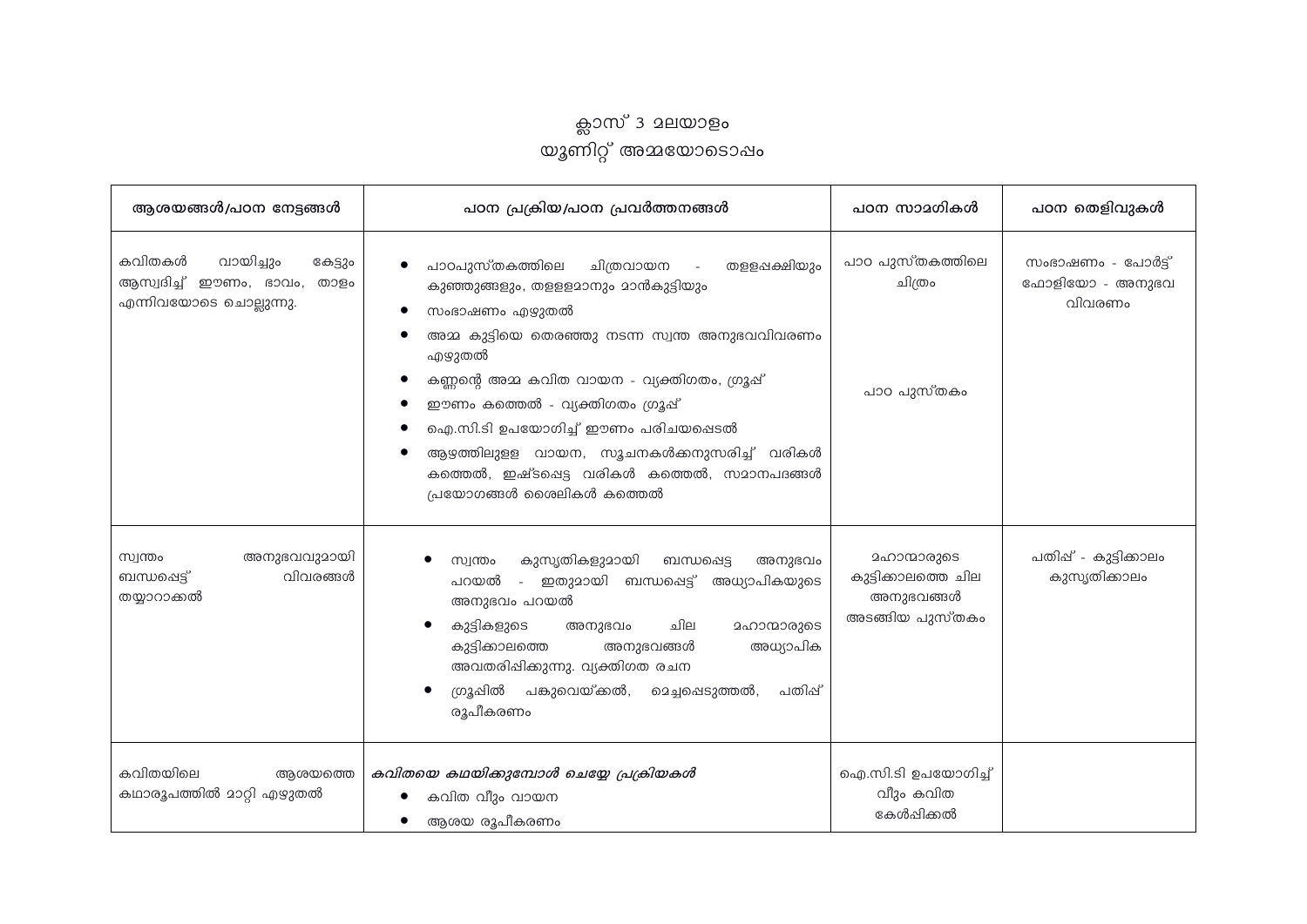| ആശയങ്ങൾ/പഠന നേട്ടങ്ങൾ | പഠന പ്രക്രിയ/പഠന പ്രവർത്തനങ്ങൾ                                                                                                                                                                                                                                                                                     | പഠന സാമഗികൾ                                           | പഠന തെളിവുകൾ                                           |
|-----------------------|--------------------------------------------------------------------------------------------------------------------------------------------------------------------------------------------------------------------------------------------------------------------------------------------------------------------|-------------------------------------------------------|--------------------------------------------------------|
|                       | പ്രധാന സംഭവങ്ങളെ ക്രമീകരിക്കൽ<br>$\bullet$<br>കഥയിലെ കഥാപാത്രങ്ങളെ നിർണയിക്കൽ<br>തുടക്കവും ഒടുക്കവും കത്തെുന്നു.<br>കവിത കഥയാക്കി മാറ്റൽ                                                                                                                                                                           |                                                       |                                                        |
|                       | വ്യക്തിഗതം<br>ഗ്രൂപ്പിൽ വായന<br>പരസ്പര വിലയിരുത്തൽ<br>മെച്ചപ്പെടുത്തൽ                                                                                                                                                                                                                                              |                                                       |                                                        |
|                       | കഥ വിലയിരുത്തലിന് സൂചകങ്ങൾ<br>കഥാവികാസം<br>തുടക്കം ഒടുക്കം<br>കഥാപാത്രങ്ങൾ<br>സംഭവങ്ങളുടെ തുടർച്ച<br>അനുയോജ്യമായ ഭാഷ<br>തലക്കെട്ട്<br>സ്വയം വിലയിരുത്തൽ സൂചകങ്ങളും ഉപയോഗിക്കാം<br>കവിത കഥയാക്കി എഴുതി<br>കവിതയിലെ എല്ലാ സംഭവങ്ങളും ഉൾപ്പെടുത്തി<br>കണ്ണനെയും അമ്മയെയും കുറിച്ചെഴുതി<br>തുടക്കവും ഒടുക്കവും നന്നായി | കുട്ടികളുടെ<br>സഹായത്തോടെ<br>വികസിപ്പിച്ച<br>സൂചകങ്ങൾ | കവിതയെ കഥയാക്കി<br>മാറ്റിയത് പോർട്ട്<br>ഫോളിയോയിലേക്ക് |
|                       | കഥയക്ക് പേരു നൽകി<br>തെറ്റുകൂടാതെ എഴുതി<br>00 ജാഴല 85, 86, 87ലെ എഡിറ്റിംഗ് സാധ്യത പ്രയോജനപ്പെടുത്താം.<br><u>മാതാപിതാക്കളുടെ സ്നേഹം, വാത്സല്യം എന്നിവ പ്രമേയമായി</u><br>കവിതകളും<br>ശേഖരിച്ച്<br>വരുന്ന<br>കുടുതൽ<br>പാട്ടുകളും<br>അവതരിപ്പിക്കൽ                                                                    | ഉചിതമായ<br>പുസ്തകങ്ങൾ                                 | കഥ, കവിതകൾ<br>ശേഖരണം                                   |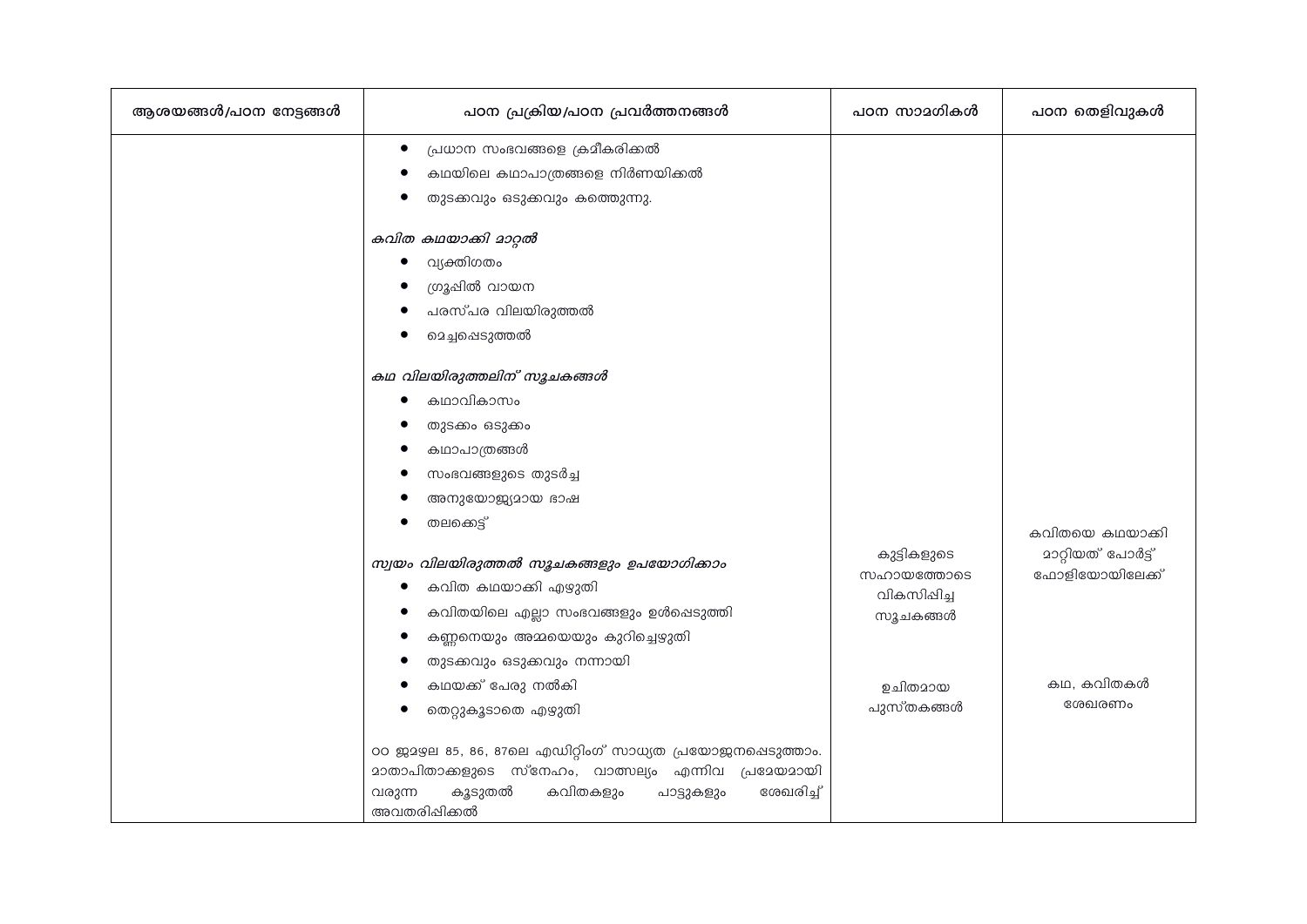| ആശയങ്ങൾ/പഠന നേട്ടങ്ങൾ                                                                 | പഠന പ്രക്രിയ/പഠന പ്രവർത്തനങ്ങൾ                                                                                                                                                                                                                                                                                                                                                                                                                                                                                                                                                                                         | പഠന സാമഗികൾ                                                                                                                      | പഠന തെളിവുകൾ |
|---------------------------------------------------------------------------------------|------------------------------------------------------------------------------------------------------------------------------------------------------------------------------------------------------------------------------------------------------------------------------------------------------------------------------------------------------------------------------------------------------------------------------------------------------------------------------------------------------------------------------------------------------------------------------------------------------------------------|----------------------------------------------------------------------------------------------------------------------------------|--------------|
|                                                                                       |                                                                                                                                                                                                                                                                                                                                                                                                                                                                                                                                                                                                                        |                                                                                                                                  |              |
| കവിതയെ<br>രൂപത്തിൽ<br>നാടക<br>അവതരിപ്പിക്കൽ                                           | <b>മാൻകുട്ടിയും അമ്മയും, തളള</b> ഷക്ഷിയും<br>കണ്ണനും അമ്മയും ,<br>കുഞ്ഞുങ്ങളും എന്നീ കഥാപാത്രങ്ങളെ ഉൾപ്പെടുത്തി അഭിനയം -<br>ഇവിടെ കല, പ്രവൃത്തി പരിചയം, കായിക, സംഗീതം, ചിത്രകല<br>എന്നിവയുടെ സാധ്യതകളും പ്രയോജനപ്പെടുത്തുന്നു.                                                                                                                                                                                                                                                                                                                                                                                         | ഇതുമായി ബന്ധഷെട്ട<br>പാഠഭാഗത്തെ<br>ചിത്രങ്ങൾ<br>23ഖം 23ടികൾ - വ്,<br>തൂമ്പിമാൻ<br>ചിത്രങ്ങൾ - പൂവ്,<br>മൊട്ട്, ഇല - നിറം<br>നൽകൽ | നാടകീകരണം    |
| <b>മനസ്സിൽ</b><br>കുട്ടികളുടെ<br>നന്മകൾ<br>രക്ഷിതാക്കൾക്ക്<br>വളർത്തുന്നതിൽ<br>പങ്കു് | ചിത്രവായന -<br>തുടർന്ന പാഠഭാഗം<br>വായനയ്ക്ക് പ്രേരകമായ ചോദ്യങ്ങൾ നൽകൽ<br>വായനയ്ക്കു ശേഷം ചോദ്യങ്ങളുടെ പ്രതികരണം ക്ഷണിക്കൽ<br>ഇവർ ആരാണ് ?<br>ആരും കാണുന്നില്ലെന്നു കരുതി തെറ്റു ചെയ്യരുത് - പാഠ<br>സന്ദർഭം ഏത് ?<br>മറ്റുളളവരുടെ കുറ്റം പറയുന്നവർ ഇരുട്ടിലാകും - അമ്മ<br>ഇങ്ങനെ പറയാൻ ഇടയായ സാഹചര്യം<br>പാഠവായന<br>വ്യക്തിഗതം<br>സംഘവായന<br>മാതൃകാവായന - കുട്ടികൾ/ടീച്ചർ<br>വായിക്കാം -പദം കത്തൊം, പരിചയമില്ലാത്ത പദങ്ങൾ<br>അടിവരയിടൽ - അവ ചാർട്ടിലേയ്ക്ക്<br>ഛസരം<br>ടീച്ചർ നിശ്ചിത ആശയം പറയുന്നു. ഈ ആശയം വരുന്ന<br>കത്തെി വായിക്കൽ<br>ഗ്രൂപ്പിന്<br><b>മാർക്ക്</b><br>പാഠഭാഗം<br>$\sim 100$ km s $^{-1}$<br>നൽകുന്നു. | പാഠ പുസ്തകം<br>പേജ് 16, 17                                                                                                       |              |